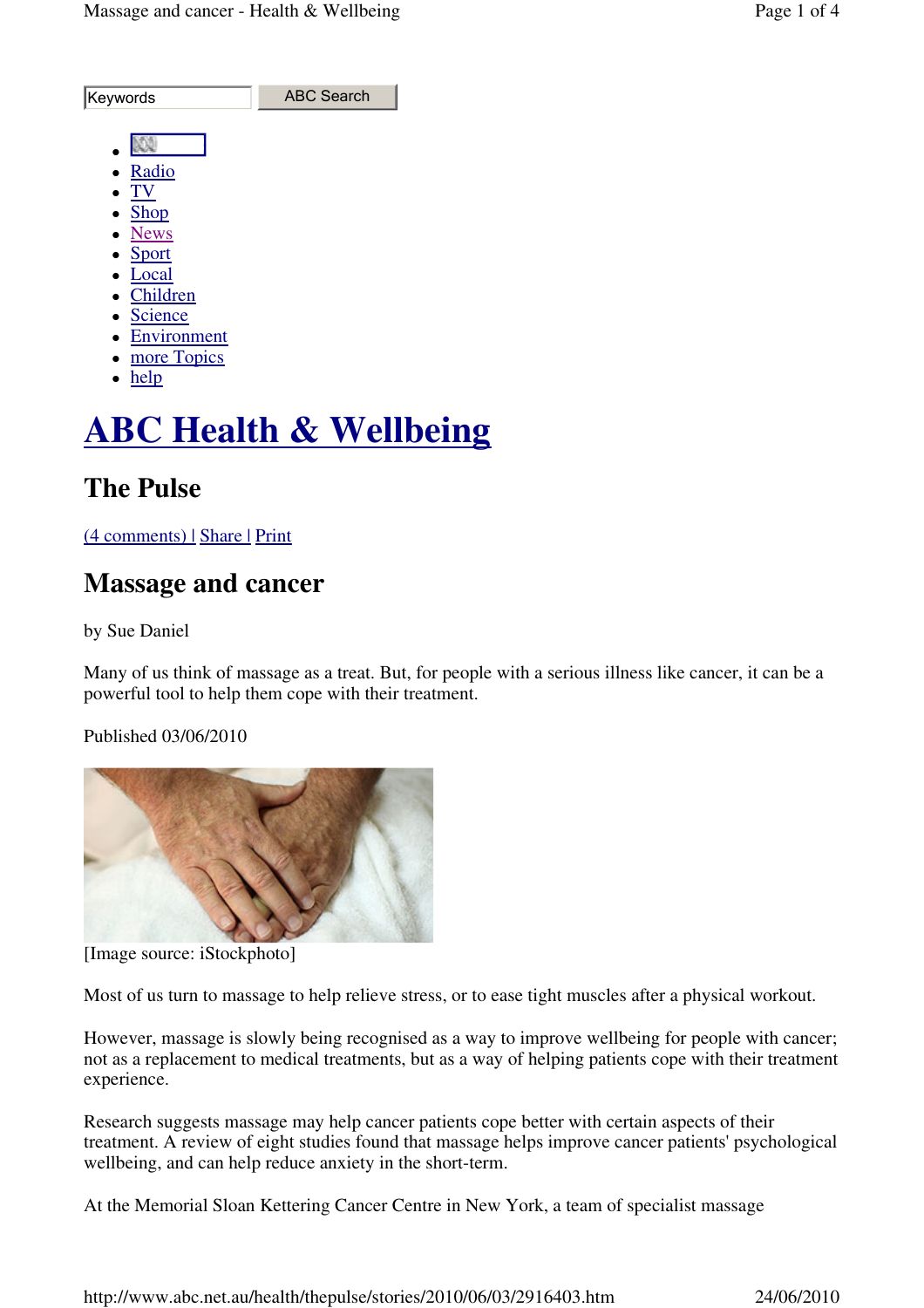therapists works on the wards with medical staff. A five-year research project, involving more than 1000 of the hospital's patients, showed massage provided a significant improvement in pain management plus a reduction in fatigue and anxiety.

And while there still needs to be more research into the benefits of massage for people with cancer, the idea of integrating massage into cancer treatment is slowly becoming more accepted in the United States, parts of Europe and Britain.

In Australia, the Sydney Adventist Hospital – which has a strong commitment to complementary medicines such as reflexology, meditation and acupuncture – now employs a qualified massage therapist to work alongside the oncology team.

### **Benefits of touch**

Oncology massage therapist and trainer, Eleanor Oyston has been a driving force behind the appointment at Sydney Adventist Hospital. She wants all patients in hospitals for cancer treatment to be able to enjoy the benefits of massage.

Oysten came to massage therapy after working for 20 years as a research microbiologist diagnosing cancer. Since then she has worked for many years with cancer patients through Petria King's Quest for Life Foundation, which provides residential programs and services to support people living with cancer, neurological and other serious illnesses.

She says when someone with cancer is in hospital, almost everybody that touches them causes them some discomfort.

"[With oncology massage] we really work at not causing any pain," she emphasises.

Haematologist Dr David Joske agrees that for people with cancer, many forms of physical contact can be painful, especially if people are only touched during medical treatment.

Joske established Australia's first so-called integrated cancer support centre – SolarisCare in WA – where patients can access both complementary care and advanced medical and surgical treatments.

"Cancer patients are often very isolated and many need human touch," he says.

"Cancer is a disease mostly of the elderly and ... at worst, some patients' only tactile stimulus is painful needles [used] for blood tests and giving chemo."

He says there are a number of different types of massage suitable for people with cancer "varying from simple therapeutic massage, to those that are coupled with other belief systems (aromatherapy, reiki, reflexology). Our experience with Solaris is that all can be beneficial.

"One outreach clinic, which we set up in the busiest chemo waiting area of the hospital, created a much less formal atmosphere and improved the patient chemotherapy experience."

### **Dispelling fears**

Joske also says there is no research to support concerns that massage might spread cancer. His view is backed by the New South Wales Cancer Council, which states "light, relaxing massage can be given safely to people at all stages of their cancer journey".

The Council has moved to dispel fears in a pamphlet "Massage and Cancer: an introduction to the benefits of touch".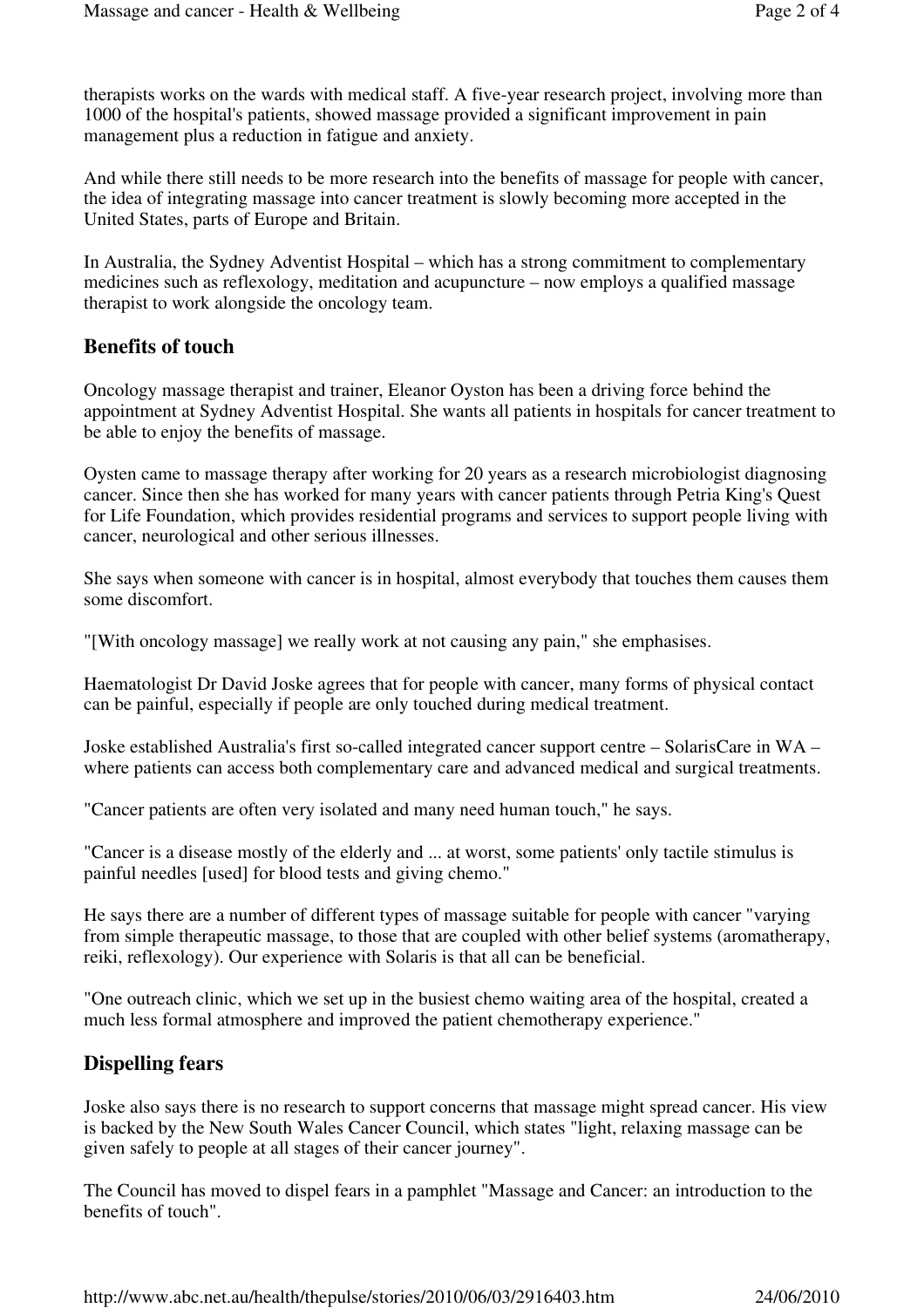The pamphlet states, "cancer may metastasise (spread) into the lymphatic system via the lymph nodes, or it may start in the lymphatic system itself. However, the circulation of lymph – from massage or other movement – does not cause cancer to spread."

Sydney Adventist Hospital's medical oncologist, Dr Gavin Marx, agrees with the Cancer Council.

"The concerns have been studied, but there's no real risk of harm."

Oyston says most people seeking a treatment feel safe if they know their massage therapist is properly trained. With this in mind, she's developed a training program for therapists with at least two years massage experience.

The training involves visits to an oncology ward and to chemotherapy and radiotherapy service centres in hospital. Trainees learn how to look out for telltale warning signs.

"If there are areas in the body that are unusually warm, if they've got a history of clots, or if they're on anti-coagulant therapy, it's 'stop, look and listen'," Oyston says.

"If there's any redness or swelling, we instruct them to stop. So we have lots of guidelines in place".

Oncology massage is very gentle and slow, more so than in other therapeutic massages, and treatment times are often shorter. The therapist focuses on minimising the patients' discomfort – especially those attached to intravenous drips, or those with fragile bones or other physical changes brought on by their medical treatment.

### **More research**

But if oncology massage is to really take off in Australia, there will need to be more research.

Marx says the issue in healthcare is always how to spend limited amounts of money and "without scientific data to approach Medicare to fund it, the [Sydney Adventist Hospital] program will be difficult to sustain".

Apart from the obvious financial obstacles, there's also resistance from some members of the medical community.

But Oyston and her trainees are confident doctors will become less skeptical when they begin to see how massage benefits people with cancer.

### **More info**

• Cancer Care - The Health Report - 08/03/2010

email a friend email ABC Health & Wellbeing

- $\bullet$  (4 comments)
- Share this article

# **Comments (4)**

Add your comment